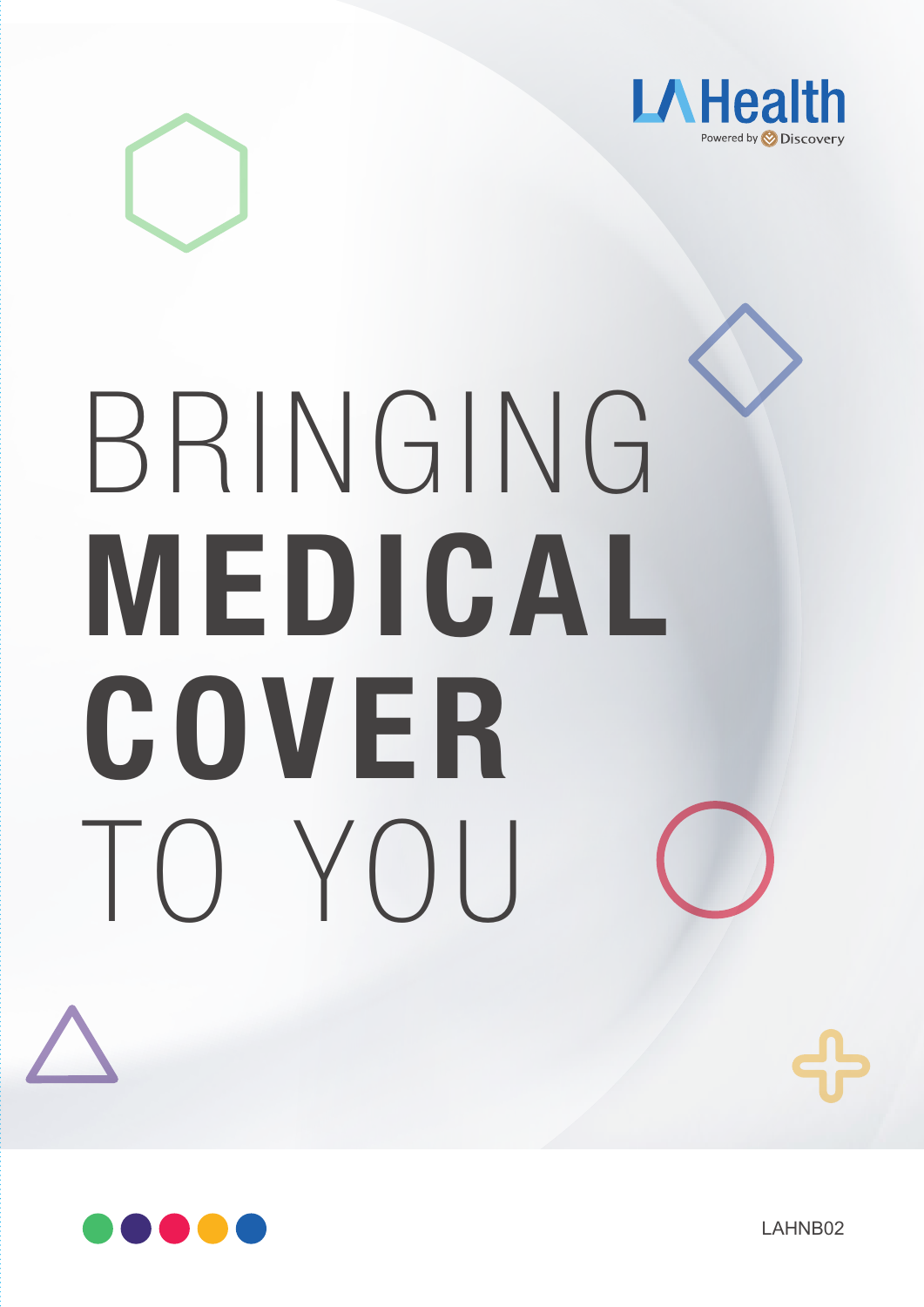# YOUR LA HEALTH MEDICAL SCHEME APPLICATION FORM 2021

You need to complete this form in full when you apply to join LA Health Medical Scheme. Please tear off this section and keep it until you get further communication from us about your application

## Thank you for applying to join LA Health Medical Scheme

Thank you for choosing LA Health Medical Scheme to look after your healthcare needs.

### Who we are

LA Health Medical Scheme (referred to as 'the Scheme'), registration number 1145, is the medical scheme that you are applying to become a member of. This is a not-for-profit organisation, registered with the Council for Medical Schemes.

Discovery Health (Pty) Ltd (referred to as 'the administrator') is a separate company and an authorised financial services provider (registration number 1997/013480/07). We take care of the administration of your membership for the Scheme.

## What happens next with your application?

Once you submit your application to us, the following will happen:

- We capture and check your details.
- If there is any information missing, we will call you or write to you.
- To finalise your membership, we may also speak to your broker about any other requirements.

## We only send information via email or SMS

In the interest of the environment, and to ensure efficiency, we no longer print and post some information. Please provide your personal email address and a valid cellphone number.

## When we have accepted your application, we will communicate with you

- We will SMS your membership number to you when we activate your membership.
- We will also send you a new member welcome pack that includes the following:
	- A welcome letter, which confirms the Benefit Option you have chosen and all other relevant details about your membership
	- Your LA Health Medical Scheme membership card
	- Car stickers with our contact details in case of an emergency
	- A Benefit Brochure, which outlines your benefits.

Once you get written notification from LA Health Medical Scheme that your application is successful, please cancel your current medical scheme membership, as it is illegal to belong to two medical schemes at the same time. If you have not heard from us seven days after submitting your application, please contact your broker.

## Chronic Illness Benefit

If you want to access cover from the Chronic Illness Benefit, you must apply for it when you have received your new LA Health membership number. You and your doctor must complete a Chronic Illness Benefit application form and submit it for review. Your doctor can apply for cover online, if he uses HealthID, provided you give your consent.

You need to meet the benefit entry criteria for your condition to be registered on the Chronic Illness Benefit. You or your doctor may need to provide certain test results or extra information to finalise your application. Please ensure that these documents are submitted with your application to avoid any delays in the process.

You can find the application form on the website www.lahealth.co.za

Before you send us the application form portion of this document, please make sure your employer has stamped it to show they are aware that you want to join LA Health Medical Scheme.

| Broker name:      | Accreditation number: |
|-------------------|-----------------------|
|                   |                       |
| Telephone number: | FAIS number:          |
|                   |                       |

 LA Health Medical Scheme, registration number 1145, is administered by Discovery Health (Pty) Ltd, registration number 1997/013480/07. Discovery Health (Pty) Ltd is an authorised financial services provider.  $\bullet$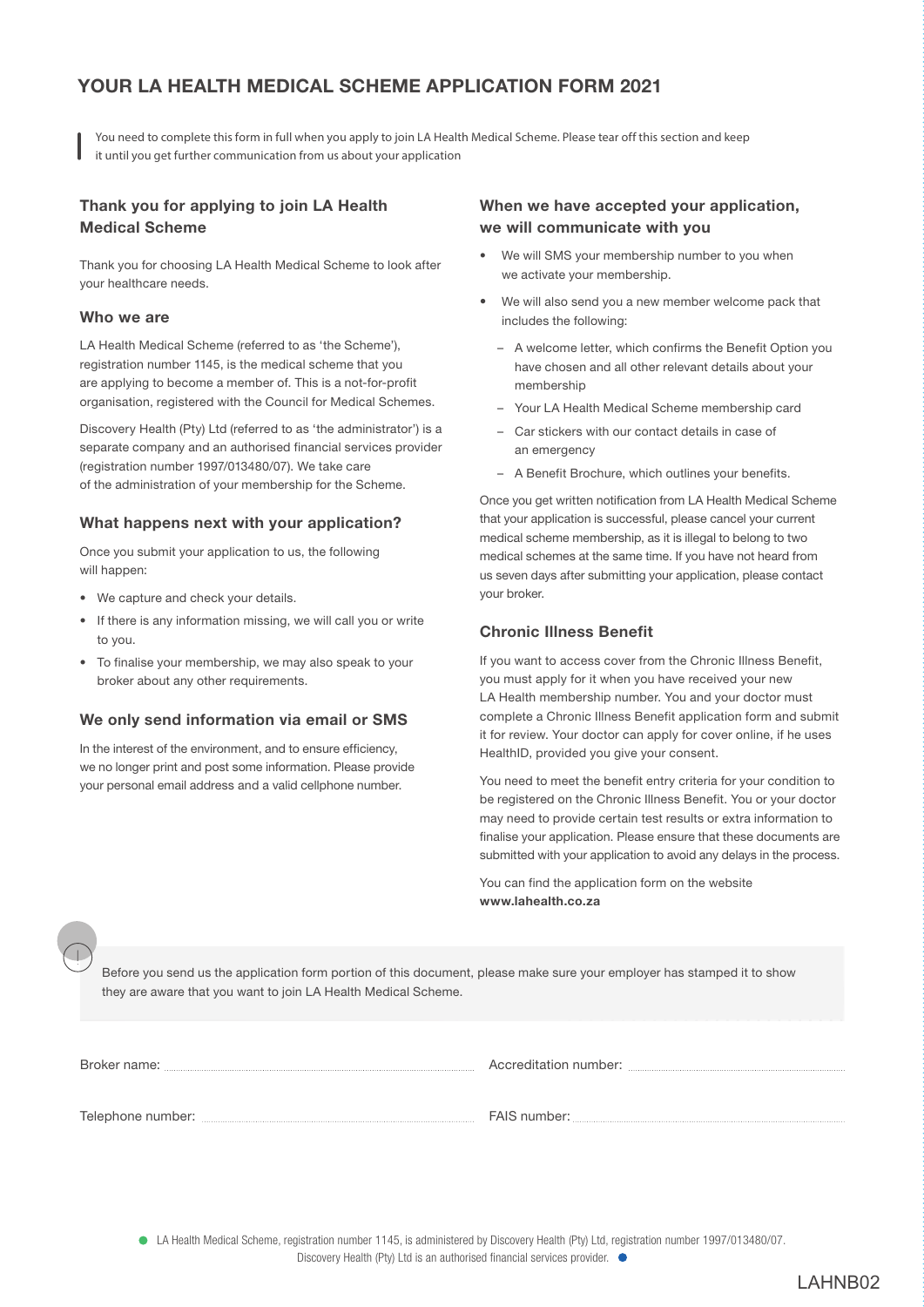| For office use only       |      |     |       |
|---------------------------|------|-----|-------|
| Option:                   | Risk | MSA | Total |
| Employer                  |      |     |       |
| Member                    |      |     |       |
| <b>Total contribution</b> |      |     |       |

# LA HEALTH MEDICAL SCHEME MEMBER APPLICATION FORM

#### How to complete this application

Please complete sections A – J as applicable.

Please use one letter per block, complete with black ink and print clearly.

To avoid administration delays, please make sure this application is completed in full. This form must be completed for each person who wants to join LA Health Medical Scheme. Please attach a copy of each applicant's ID to this application form.

LA Health Medical Scheme accepts valid passports and birth certificates for children. You must give this form to your employer if you are still working. If you are a pensioner, please give it to your pension fund administrator. To follow up on this application, please call 0860 100 345

or email nb\_inhouse\_queries@discovery.co.za

| A. About your employer                                                                                                                                                                                                                                                                                                                                                                                                 |                                                                             |      |         |    |                                  |                        |   |      |              |   |     |          |            |     |                |                              |                         |           |            |                        |               |  |                                 |          |          |   |                                  |  |
|------------------------------------------------------------------------------------------------------------------------------------------------------------------------------------------------------------------------------------------------------------------------------------------------------------------------------------------------------------------------------------------------------------------------|-----------------------------------------------------------------------------|------|---------|----|----------------------------------|------------------------|---|------|--------------|---|-----|----------|------------|-----|----------------|------------------------------|-------------------------|-----------|------------|------------------------|---------------|--|---------------------------------|----------|----------|---|----------------------------------|--|
| Municipality/Employer                                                                                                                                                                                                                                                                                                                                                                                                  |                                                                             |      |         |    |                                  |                        |   |      |              |   |     |          |            |     |                |                              |                         |           |            |                        |               |  |                                 |          |          |   |                                  |  |
| Date of permanent employment                                                                                                                                                                                                                                                                                                                                                                                           |                                                                             |      |         |    |                                  |                        |   |      |              |   |     |          | Depot name |     |                |                              |                         |           |            |                        |               |  |                                 |          |          |   |                                  |  |
| Staff number                                                                                                                                                                                                                                                                                                                                                                                                           |                                                                             |      |         |    |                                  |                        |   |      | Employer no. |   |     |          |            |     |                |                              |                         |           |            | Pension number         |               |  |                                 |          |          |   |                                  |  |
| B. About yourself (main member). Please attach a copy of your ID/passport                                                                                                                                                                                                                                                                                                                                              |                                                                             |      |         |    |                                  |                        |   |      |              |   |     |          |            |     |                |                              |                         |           |            |                        |               |  |                                 |          |          |   |                                  |  |
| When do you want your cover to start?                                                                                                                                                                                                                                                                                                                                                                                  |                                                                             |      |         |    |                                  |                        |   | M    |              | 0 | 1   |          |            |     |                | Are you in active employment |                         |           |            | N                      |               |  | Are you retired from employment |          |          |   |                                  |  |
| Title                                                                                                                                                                                                                                                                                                                                                                                                                  |                                                                             |      | Surname |    |                                  |                        |   |      |              |   |     |          |            |     |                |                              |                         |           | Tax number |                        |               |  |                                 |          |          |   |                                  |  |
| First name(s)                                                                                                                                                                                                                                                                                                                                                                                                          |                                                                             |      |         |    |                                  |                        |   |      |              |   |     |          |            |     | Sex            |                              | M                       | F         |            |                        | Date of birth |  |                                 |          |          | M | M                                |  |
| ID or passport number                                                                                                                                                                                                                                                                                                                                                                                                  |                                                                             |      |         |    |                                  |                        |   |      |              |   |     |          |            |     | Marital status |                              |                         |           |            |                        |               |  |                                 |          |          |   |                                  |  |
| Gross yearly salary                                                                                                                                                                                                                                                                                                                                                                                                    |                                                                             | R    |         |    |                                  |                        |   |      |              |   |     |          |            |     |                |                              |                         | Cellphone |            |                        |               |  |                                 |          |          |   |                                  |  |
| Telephone (H)                                                                                                                                                                                                                                                                                                                                                                                                          |                                                                             |      |         |    |                                  |                        |   |      |              |   | (W) |          |            |     |                |                              |                         |           |            |                        |               |  |                                 |          |          |   |                                  |  |
| Email                                                                                                                                                                                                                                                                                                                                                                                                                  |                                                                             |      |         |    |                                  |                        |   |      |              |   |     |          |            |     |                |                              |                         |           |            |                        |               |  | Home                            |          |          |   | Work                             |  |
| * Communication will be sent to either this email address or via SMS to your cellphone. Please supply a valid personal email address and cellphone number                                                                                                                                                                                                                                                              |                                                                             |      |         |    |                                  |                        |   |      |              |   |     |          |            |     |                |                              |                         |           |            |                        |               |  |                                 |          |          |   |                                  |  |
| Physical address                                                                                                                                                                                                                                                                                                                                                                                                       |                                                                             |      |         |    |                                  |                        |   |      |              |   |     |          |            |     |                | Postal address               |                         |           |            |                        |               |  |                                 |          |          |   |                                  |  |
|                                                                                                                                                                                                                                                                                                                                                                                                                        |                                                                             |      |         |    |                                  |                        |   |      |              |   |     |          |            |     |                |                              |                         |           |            |                        |               |  |                                 |          |          |   |                                  |  |
|                                                                                                                                                                                                                                                                                                                                                                                                                        |                                                                             |      |         |    |                                  |                        |   |      |              |   |     |          |            |     |                |                              |                         |           |            |                        |               |  |                                 |          |          |   |                                  |  |
|                                                                                                                                                                                                                                                                                                                                                                                                                        |                                                                             |      |         |    |                                  |                        |   | Code |              |   |     |          |            |     |                |                              |                         |           |            |                        |               |  |                                 | Code     |          |   |                                  |  |
| C. About your spouse/partner (if applying for cover). Please attach a copy of your spouse's/partner's ID/passport and complete the                                                                                                                                                                                                                                                                                     | partnership declaration if not legally married                              |      |         |    |                                  |                        |   |      |              |   |     |          |            |     |                |                              |                         |           |            |                        |               |  |                                 |          |          |   |                                  |  |
| Title                                                                                                                                                                                                                                                                                                                                                                                                                  |                                                                             |      | Surname |    |                                  |                        |   |      |              |   |     |          |            |     |                |                              |                         |           |            |                        |               |  |                                 |          |          |   |                                  |  |
| First name(s)                                                                                                                                                                                                                                                                                                                                                                                                          |                                                                             |      |         |    |                                  |                        |   |      |              |   |     |          |            |     | Sex            |                              | M                       |           |            |                        | Date of birth |  |                                 |          |          |   |                                  |  |
| ID number                                                                                                                                                                                                                                                                                                                                                                                                              |                                                                             |      |         |    |                                  |                        |   |      |              |   |     |          |            |     |                |                              |                         |           | Cellphone  |                        |               |  |                                 |          |          |   |                                  |  |
| Telephone (H)                                                                                                                                                                                                                                                                                                                                                                                                          |                                                                             |      |         |    |                                  |                        |   |      |              |   |     |          |            |     | (W)            |                              |                         |           |            |                        |               |  |                                 |          |          |   |                                  |  |
| Partnership declaration                                                                                                                                                                                                                                                                                                                                                                                                |                                                                             |      |         |    |                                  |                        |   |      |              |   |     |          |            |     |                |                              |                         |           |            |                        |               |  |                                 |          |          |   |                                  |  |
| If you are not legally married and unable to produce a marriage certificate, we require that you complete the section below.                                                                                                                                                                                                                                                                                           |                                                                             |      |         |    |                                  |                        |   |      |              |   |     |          |            |     |                |                              |                         |           |            |                        |               |  |                                 |          |          |   |                                  |  |
| We hereby declare that we are in a long-term, committed relationship that is like a marriage and that we reside together at the same residence. We understand that by signing this declaration we agree to<br>inform the Scheme of any change in the status of our relationship or any change in our living arrangements, such as separation. We further understand that should the information provided regarding our |                                                                             |      |         |    |                                  |                        |   |      |              |   |     |          |            |     |                |                              |                         |           |            |                        |               |  |                                 |          |          |   |                                  |  |
| relationship or residency be false in any way, the Scheme reserves the right to terminate both our memberships.                                                                                                                                                                                                                                                                                                        |                                                                             |      |         |    |                                  |                        |   |      |              |   |     |          |            |     |                |                              |                         |           |            |                        |               |  |                                 |          |          |   |                                  |  |
| How long have you and your partner been in this relationship that is like a marriage?                                                                                                                                                                                                                                                                                                                                  |                                                                             |      |         |    |                                  |                        |   |      |              |   |     |          |            | M   |                |                              |                         |           |            |                        |               |  |                                 |          |          |   |                                  |  |
| Signature of main member                                                                                                                                                                                                                                                                                                                                                                                               |                                                                             |      |         |    | Original hand signature required |                        |   |      |              |   |     |          |            |     |                | Signature of spouse/partner  |                         |           |            |                        |               |  |                                 |          |          |   | Original hand signature required |  |
|                                                                                                                                                                                                                                                                                                                                                                                                                        |                                                                             | Date |         |    |                                  |                        | M |      |              |   |     |          |            |     |                |                              |                         |           | Date       |                        |               |  |                                 |          |          |   |                                  |  |
| Should the above section not be signed by both parties, the application process will be halted until such time as the section has been duly signed by both parties.                                                                                                                                                                                                                                                    |                                                                             |      |         |    |                                  |                        |   |      |              |   |     |          |            |     |                |                              |                         |           |            |                        |               |  |                                 |          |          |   |                                  |  |
| D. About your dependant/s (if applying for cover). How many dependants are you applying for?                                                                                                                                                                                                                                                                                                                           | Please attach a copy of all your dependants' ID/passport/birth certificates |      |         |    |                                  |                        |   |      |              |   |     |          |            |     |                |                              |                         |           |            |                        |               |  |                                 |          |          |   |                                  |  |
|                                                                                                                                                                                                                                                                                                                                                                                                                        |                                                                             |      |         | 1. |                                  | Child (up to 27 years) |   |      |              |   |     | or adult |            | Sex | M              |                              | $\overline{\mathbf{2}}$ |           |            | Child (up to 27 years) |               |  |                                 | or adult |          |   | Sex                              |  |
| Title                                                                                                                                                                                                                                                                                                                                                                                                                  |                                                                             |      |         |    |                                  |                        |   |      |              |   |     |          | Initials   |     |                |                              |                         |           |            |                        |               |  |                                 |          | Initials |   |                                  |  |
| Surname                                                                                                                                                                                                                                                                                                                                                                                                                |                                                                             |      |         |    |                                  |                        |   |      |              |   |     |          |            |     |                |                              |                         |           |            |                        |               |  |                                 |          |          |   |                                  |  |
| First name(s)                                                                                                                                                                                                                                                                                                                                                                                                          |                                                                             |      |         |    |                                  |                        |   |      |              |   |     |          |            |     |                |                              |                         |           |            |                        |               |  |                                 |          |          |   |                                  |  |
| Relationship to main member                                                                                                                                                                                                                                                                                                                                                                                            |                                                                             |      |         |    |                                  |                        |   |      |              |   |     |          |            |     |                |                              |                         |           |            |                        |               |  |                                 |          |          |   |                                  |  |
| Date of birth                                                                                                                                                                                                                                                                                                                                                                                                          |                                                                             |      |         |    |                                  |                        |   |      |              |   |     |          |            |     |                |                              |                         |           |            |                        |               |  | D                               |          |          |   |                                  |  |
| ID or passport number                                                                                                                                                                                                                                                                                                                                                                                                  |                                                                             |      |         |    |                                  |                        |   |      |              |   |     |          |            |     |                |                              |                         |           |            |                        |               |  |                                 |          |          |   |                                  |  |
| Please sign Section J on reverse side.                                                                                                                                                                                                                                                                                                                                                                                 |                                                                             |      |         |    |                                  |                        |   |      |              |   |     |          |            |     |                |                              |                         |           |            |                        |               |  |                                 |          |          |   |                                  |  |

LA Health Medical Scheme, registration number 1145, is administered by Discovery Health (Pty) Ltd, registration number 1997/013480/07. Discovery Health (Pty) Ltd is an authorised financial services provider.

LAHNB02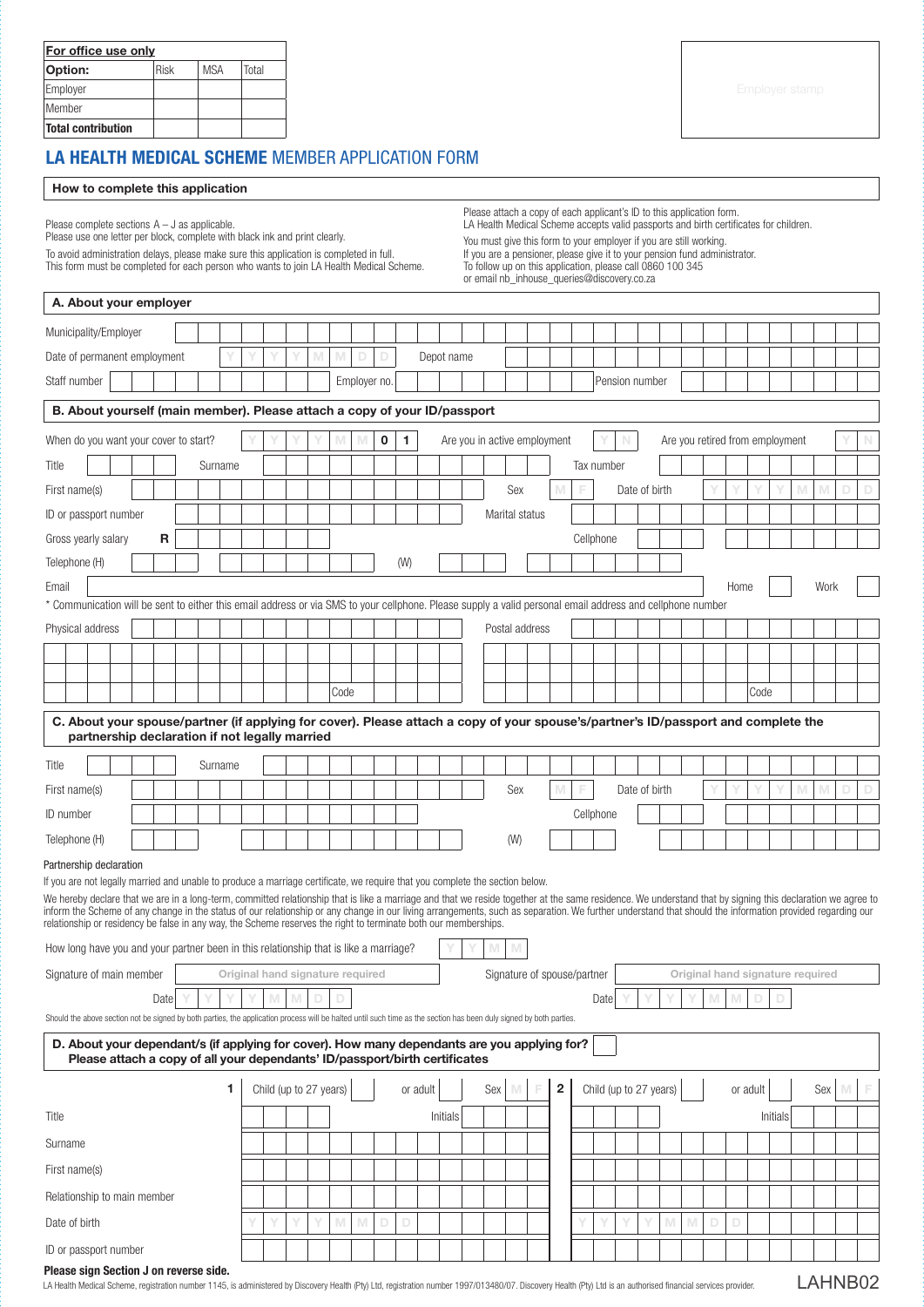|                                                                                                                                                                                                                                                                                                                                                                                                                                                                                                                                                |          | 3 |        | Child (up to 27 years) |     |    |   |                  | or adult |                                  | Sex                                                                                                                                       |                        |   | 4 | Child (up to 27 years)        |                       |      |   |                       |                                  | or adult |                        | Sex |  |
|------------------------------------------------------------------------------------------------------------------------------------------------------------------------------------------------------------------------------------------------------------------------------------------------------------------------------------------------------------------------------------------------------------------------------------------------------------------------------------------------------------------------------------------------|----------|---|--------|------------------------|-----|----|---|------------------|----------|----------------------------------|-------------------------------------------------------------------------------------------------------------------------------------------|------------------------|---|---|-------------------------------|-----------------------|------|---|-----------------------|----------------------------------|----------|------------------------|-----|--|
| Title                                                                                                                                                                                                                                                                                                                                                                                                                                                                                                                                          |          |   |        |                        |     |    |   |                  |          | Initials                         |                                                                                                                                           |                        |   |   |                               |                       |      |   |                       |                                  |          | <b>Initials</b>        |     |  |
| Surname                                                                                                                                                                                                                                                                                                                                                                                                                                                                                                                                        |          |   |        |                        |     |    |   |                  |          |                                  |                                                                                                                                           |                        |   |   |                               |                       |      |   |                       |                                  |          |                        |     |  |
| First name(s)                                                                                                                                                                                                                                                                                                                                                                                                                                                                                                                                  |          |   |        |                        |     |    |   |                  |          |                                  |                                                                                                                                           |                        |   |   |                               |                       |      |   |                       |                                  |          |                        |     |  |
|                                                                                                                                                                                                                                                                                                                                                                                                                                                                                                                                                |          |   |        |                        |     |    |   |                  |          |                                  |                                                                                                                                           |                        |   |   |                               |                       |      |   |                       |                                  |          |                        |     |  |
| Relationship to main member                                                                                                                                                                                                                                                                                                                                                                                                                                                                                                                    |          |   |        |                        |     |    |   |                  |          |                                  |                                                                                                                                           |                        |   |   |                               |                       |      |   |                       |                                  |          |                        |     |  |
| Date of birth                                                                                                                                                                                                                                                                                                                                                                                                                                                                                                                                  |          |   |        |                        |     |    | M | D                | D        |                                  |                                                                                                                                           |                        |   |   |                               |                       | M    | M |                       | D                                |          |                        |     |  |
| ID or passport number                                                                                                                                                                                                                                                                                                                                                                                                                                                                                                                          |          |   |        |                        |     |    |   |                  |          |                                  |                                                                                                                                           |                        |   |   |                               |                       |      |   |                       |                                  |          |                        |     |  |
| E. Previous medical scheme details. (Please supply proof of current membership, if applicable)                                                                                                                                                                                                                                                                                                                                                                                                                                                 |          |   |        |                        |     |    |   |                  |          |                                  |                                                                                                                                           |                        |   |   |                               |                       |      |   |                       |                                  |          |                        |     |  |
| Have you ever belonged to a medical scheme before?                                                                                                                                                                                                                                                                                                                                                                                                                                                                                             |          |   |        |                        | Yes |    |   |                  | No       |                                  |                                                                                                                                           |                        |   |   |                               |                       |      |   |                       |                                  |          |                        |     |  |
| Name of scheme                                                                                                                                                                                                                                                                                                                                                                                                                                                                                                                                 |          |   |        |                        |     |    |   |                  |          |                                  |                                                                                                                                           |                        |   |   |                               | Membership number     |      |   |                       |                                  |          |                        |     |  |
|                                                                                                                                                                                                                                                                                                                                                                                                                                                                                                                                                |          | M | D<br>M |                        |     |    |   |                  |          |                                  | M<br>M                                                                                                                                    | D                      | D |   |                               |                       |      |   |                       |                                  |          |                        |     |  |
| Date of joining                                                                                                                                                                                                                                                                                                                                                                                                                                                                                                                                |          |   |        |                        |     | to |   |                  |          |                                  |                                                                                                                                           |                        |   |   |                               | or currently a member |      |   |                       |                                  |          |                        |     |  |
| F. Option selection                                                                                                                                                                                                                                                                                                                                                                                                                                                                                                                            |          |   |        |                        |     |    |   |                  |          |                                  |                                                                                                                                           |                        |   |   |                               |                       |      |   |                       |                                  |          |                        |     |  |
| 1. LA KeyPlus                                                                                                                                                                                                                                                                                                                                                                                                                                                                                                                                  | LA Focus |   |        | LA Active              |     |    |   | LA Comprehensive |          |                                  | LA Core                                                                                                                                   |                        |   |   |                               |                       |      |   |                       |                                  |          |                        |     |  |
| Pay Medical Savings Account claims at LA Health Rate                                                                                                                                                                                                                                                                                                                                                                                                                                                                                           |          |   |        |                        |     |    |   | or at Cost       |          |                                  | (if applicable) Note: not available to LA KeyPlus members.                                                                                |                        |   |   |                               |                       |      |   |                       |                                  |          |                        |     |  |
| Please complete if you have selected the LA KeyPlus Option.                                                                                                                                                                                                                                                                                                                                                                                                                                                                                    |          |   |        |                        |     |    |   |                  |          |                                  |                                                                                                                                           |                        |   |   |                               |                       |      |   |                       |                                  |          |                        |     |  |
|                                                                                                                                                                                                                                                                                                                                                                                                                                                                                                                                                | Name     |   |        |                        |     |    |   |                  |          | <b>General Practitioner (GP)</b> |                                                                                                                                           | <b>Practice number</b> |   |   |                               |                       |      |   | <b>Second GP name</b> |                                  |          | <b>Practice number</b> |     |  |
| Main applicant                                                                                                                                                                                                                                                                                                                                                                                                                                                                                                                                 |          |   |        |                        |     |    |   |                  |          |                                  |                                                                                                                                           |                        |   |   |                               |                       |      |   |                       |                                  |          |                        |     |  |
| Spouse/partner                                                                                                                                                                                                                                                                                                                                                                                                                                                                                                                                 |          |   |        |                        |     |    |   |                  |          |                                  |                                                                                                                                           |                        |   |   |                               |                       |      |   |                       |                                  |          |                        |     |  |
| Dependant*                                                                                                                                                                                                                                                                                                                                                                                                                                                                                                                                     |          |   |        |                        |     |    |   |                  |          |                                  |                                                                                                                                           |                        |   |   |                               |                       |      |   |                       |                                  |          |                        |     |  |
| Dependant*                                                                                                                                                                                                                                                                                                                                                                                                                                                                                                                                     |          |   |        |                        |     |    |   |                  |          |                                  |                                                                                                                                           |                        |   |   |                               |                       |      |   |                       |                                  |          |                        |     |  |
| Dependant*                                                                                                                                                                                                                                                                                                                                                                                                                                                                                                                                     |          |   |        |                        |     |    |   |                  |          |                                  |                                                                                                                                           |                        |   |   |                               |                       |      |   |                       |                                  |          |                        |     |  |
| Please make sure the dependant information supplied above is the same as the dependant information in Section D of this form. If you live far away from where you work or you often need to work in<br>different towns or provinces, you may need a second GP. Please complete the relevant section if you need a second GP allocated to you.<br>Please note: you can only access day-to-day cover and chronic benefits through the KeyCare network GPs you chose above.<br>G. Banking details (for claims reimbursement and/or contributions) |          |   |        |                        |     |    |   |                  |          |                                  |                                                                                                                                           |                        |   |   |                               |                       |      |   |                       |                                  |          |                        |     |  |
| Bank name                                                                                                                                                                                                                                                                                                                                                                                                                                                                                                                                      |          |   |        |                        |     |    |   |                  |          |                                  |                                                                                                                                           |                        |   |   | <b>Branch</b>                 |                       |      |   |                       |                                  |          |                        |     |  |
|                                                                                                                                                                                                                                                                                                                                                                                                                                                                                                                                                |          |   |        |                        |     |    |   |                  |          |                                  |                                                                                                                                           |                        |   |   |                               |                       |      |   |                       |                                  |          |                        |     |  |
|                                                                                                                                                                                                                                                                                                                                                                                                                                                                                                                                                |          |   |        |                        |     |    |   |                  |          |                                  |                                                                                                                                           |                        |   |   | Branch code                   |                       |      |   |                       |                                  |          |                        |     |  |
| Account type                                                                                                                                                                                                                                                                                                                                                                                                                                                                                                                                   |          |   |        |                        |     |    |   |                  |          |                                  |                                                                                                                                           |                        |   |   |                               |                       |      |   |                       |                                  | -        |                        |     |  |
| Name of accountholder                                                                                                                                                                                                                                                                                                                                                                                                                                                                                                                          |          |   |        |                        |     |    |   |                  |          |                                  |                                                                                                                                           |                        |   |   |                               |                       |      |   |                       | Original hand signature required |          |                        |     |  |
| Account number                                                                                                                                                                                                                                                                                                                                                                                                                                                                                                                                 |          |   |        |                        |     |    |   |                  |          |                                  |                                                                                                                                           |                        |   |   | Signature of accountholder    |                       |      |   |                       |                                  |          |                        |     |  |
| Account holder's physical address (own/3rd party/company/trust)                                                                                                                                                                                                                                                                                                                                                                                                                                                                                |          |   |        |                        |     |    |   |                  |          |                                  |                                                                                                                                           |                        |   |   | Account holder contact number |                       |      |   |                       |                                  |          |                        |     |  |
|                                                                                                                                                                                                                                                                                                                                                                                                                                                                                                                                                |          |   |        |                        |     |    |   |                  |          |                                  |                                                                                                                                           |                        |   |   |                               |                       |      |   |                       |                                  |          |                        |     |  |
|                                                                                                                                                                                                                                                                                                                                                                                                                                                                                                                                                |          |   |        |                        |     |    |   |                  |          |                                  |                                                                                                                                           |                        |   |   | Account holder email address  |                       |      |   |                       |                                  |          |                        |     |  |
|                                                                                                                                                                                                                                                                                                                                                                                                                                                                                                                                                |          |   |        |                        |     |    |   |                  |          |                                  |                                                                                                                                           |                        |   |   |                               |                       |      |   |                       |                                  |          |                        |     |  |
| As part of Payment association of South Africa (PASA) debit order mandate requirements you are required to supply the account holders residential address, email address and contact number. Please<br>note that the details you supply will only be used for the PASA order mandate requirement and will not be used to update the contact details we have on system, If you wish to update any contact details<br>please visit www.discovery.co.za                                                                                           |          |   |        |                        |     |    |   |                  |          |                                  |                                                                                                                                           |                        |   |   |                               |                       |      |   |                       |                                  |          |                        |     |  |
| We will debit your account on the first working day of the month. If your membership is not activated in time for the debit order collection, your first premium will be collected with the next debit order un-<br>less it has been paid in the interim or you have granted us with permission to debit your account for the outstanding premium. After we have received your first debit order and you are paying in advance,                                                                                                                |          |   |        |                        |     |    |   |                  |          |                                  |                                                                                                                                           |                        |   |   |                               |                       |      |   |                       |                                  |          |                        |     |  |
| you may change your debit order date to a variable debit order date by contacting us on 0860 99 88 77<br>Can we use this account to refund claims to you?                                                                                                                                                                                                                                                                                                                                                                                      |          |   |        |                        | Yes |    |   |                  | No       |                                  |                                                                                                                                           |                        |   |   |                               |                       |      |   |                       |                                  |          |                        |     |  |
| H. Your broker details (if you are appointing a broker to act on your behalf)                                                                                                                                                                                                                                                                                                                                                                                                                                                                  |          |   |        |                        |     |    |   |                  |          |                                  |                                                                                                                                           |                        |   |   |                               |                       |      |   |                       |                                  |          |                        |     |  |
|                                                                                                                                                                                                                                                                                                                                                                                                                                                                                                                                                |          |   |        |                        |     |    |   |                  |          |                                  |                                                                                                                                           |                        |   |   |                               |                       |      |   |                       |                                  |          |                        |     |  |
| Do you have a broker?<br>If yes, your financial adviser must complete the details below.                                                                                                                                                                                                                                                                                                                                                                                                                                                       |          |   |        |                        | Yes |    |   |                  | No       |                                  |                                                                                                                                           |                        |   |   |                               |                       |      |   |                       |                                  |          |                        |     |  |
| Name of broker                                                                                                                                                                                                                                                                                                                                                                                                                                                                                                                                 |          |   |        |                        |     |    |   |                  |          |                                  |                                                                                                                                           |                        |   |   |                               |                       |      |   |                       |                                  |          |                        |     |  |
| Name of broker house                                                                                                                                                                                                                                                                                                                                                                                                                                                                                                                           |          |   |        |                        |     |    |   |                  |          |                                  |                                                                                                                                           |                        |   |   |                               |                       |      |   |                       |                                  |          |                        |     |  |
| Signature of broker                                                                                                                                                                                                                                                                                                                                                                                                                                                                                                                            |          |   |        |                        |     |    |   |                  |          |                                  |                                                                                                                                           |                        |   |   |                               |                       |      |   |                       |                                  |          |                        |     |  |
|                                                                                                                                                                                                                                                                                                                                                                                                                                                                                                                                                |          |   |        |                        |     |    |   |                  |          |                                  |                                                                                                                                           |                        |   |   | Broker's stamp                |                       |      |   |                       |                                  |          |                        |     |  |
| Broker code                                                                                                                                                                                                                                                                                                                                                                                                                                                                                                                                    |          |   |        |                        |     |    |   |                  |          |                                  |                                                                                                                                           |                        |   |   |                               |                       |      |   |                       |                                  |          |                        |     |  |
|                                                                                                                                                                                                                                                                                                                                                                                                                                                                                                                                                |          |   |        |                        |     |    |   |                  |          |                                  | hereby confirm that I appoint the broker indicated above to act on my behalf.<br>Your broker is not employed by LA Health Medical Scheme, |                        |   |   |                               |                       | Date |   |                       |                                  |          |                        |     |  |

LA Health Medical Scheme, registration number 1145, is administered by Discovery Health (Pty) Ltd, registration number 1997/013480/07. Discovery Health (Pty) Ltd is an authorised financial services provider.

LAHNB02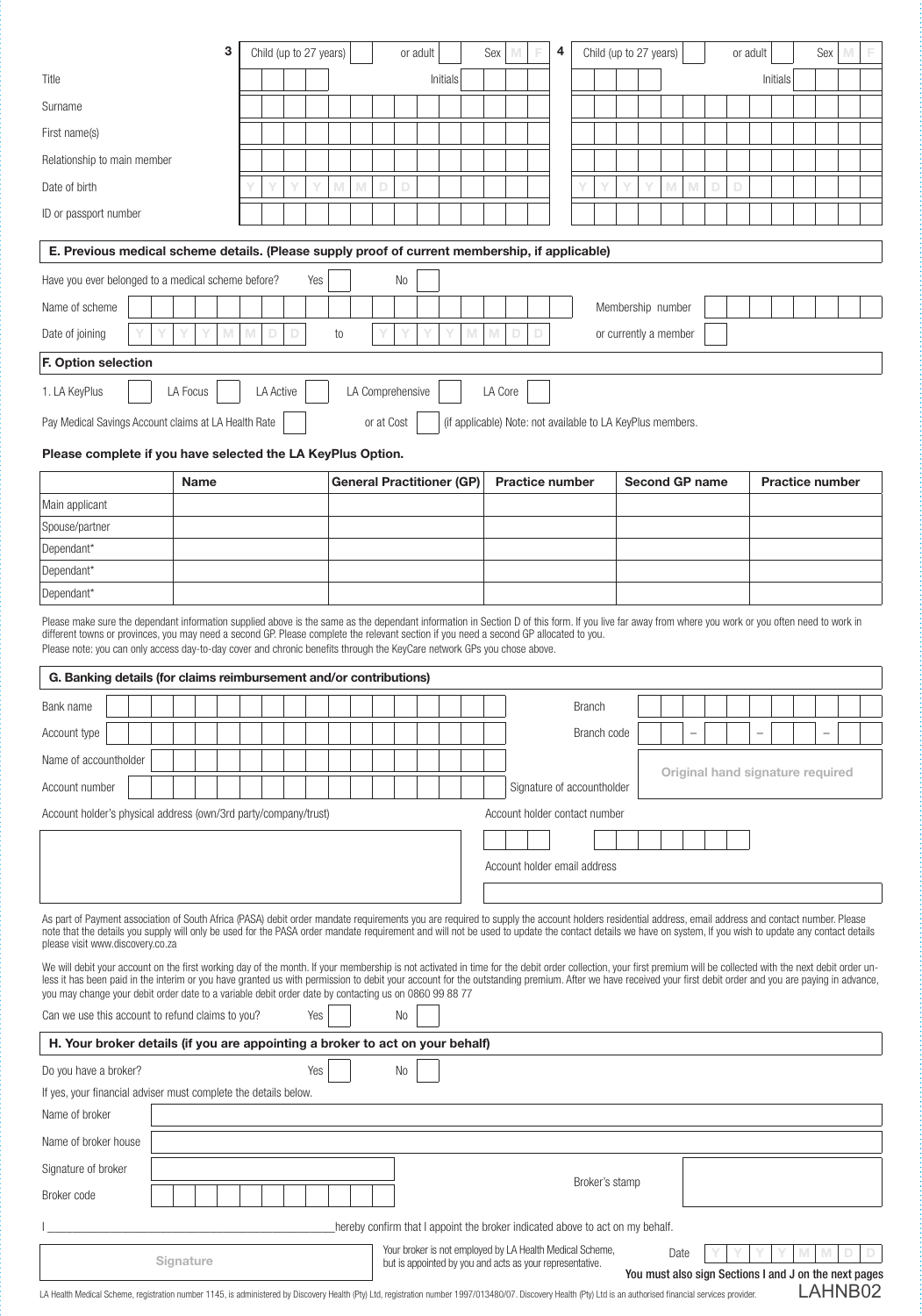## CONFIRMATION OF JOINING LA HEALTH MEDICAL SCHEME

| How to complete this form                                                                                                                                                             |
|---------------------------------------------------------------------------------------------------------------------------------------------------------------------------------------|
| 1. Please use one letter per block, fill in with black ink and print clearly.                                                                                                         |
| 2. To avoid administration delays, please make sure you complete this form in full.<br>3. Please give this form to your employer when you give them your new member application form. |
|                                                                                                                                                                                       |
| <b>Member details</b>                                                                                                                                                                 |
| hereby declare my intention to withdraw from                                                                                                                                          |
| my current medical scheme and join LA Health Medical Scheme.                                                                                                                          |
| I request that all future medical scheme contributions be paid to LA Health Medical Scheme in respect of my membership.                                                               |
|                                                                                                                                                                                       |
| Name of employer<br>Staff number                                                                                                                                                      |
|                                                                                                                                                                                       |
| 0<br>$\mathbf{1}$<br>The date I will be joining LA Health Medical Scheme is<br>M                                                                                                      |
|                                                                                                                                                                                       |
| My Option choice on LA Health Medical Scheme is:                                                                                                                                      |
| (Please mark with an X)                                                                                                                                                               |
| LA Comprehensive*<br>LA Focus*<br>LA Active*<br>LA Core*<br>LA KeyPlus                                                                                                                |
|                                                                                                                                                                                       |
| * These Benefit Options have Medical Savings Accounts. When my LA Health Medical Scheme membership is confirmed, any balance of my current Medical Savings Account                    |
| (with my current medical scheme) must be transferred to LA Health Medical Scheme (in terms of the Medical Schemes Act and its regulations).                                           |
| My membership will include the following number of dependant/s:                                                                                                                       |
|                                                                                                                                                                                       |
| Adult dependant(s)<br>Children<br>Spouse                                                                                                                                              |
|                                                                                                                                                                                       |
| Signed at<br>M<br>on<br>M                                                                                                                                                             |
|                                                                                                                                                                                       |
| Signature of<br>Original hand signature required<br>main member                                                                                                                       |
|                                                                                                                                                                                       |
| I confirm the information is accurate and complete                                                                                                                                    |
| <b>Broker</b><br>Code                                                                                                                                                                 |
|                                                                                                                                                                                       |
| Broker house<br>Code                                                                                                                                                                  |
|                                                                                                                                                                                       |
|                                                                                                                                                                                       |
|                                                                                                                                                                                       |
|                                                                                                                                                                                       |
|                                                                                                                                                                                       |
|                                                                                                                                                                                       |
| Broker stamp                                                                                                                                                                          |
|                                                                                                                                                                                       |
|                                                                                                                                                                                       |
|                                                                                                                                                                                       |
|                                                                                                                                                                                       |
|                                                                                                                                                                                       |
|                                                                                                                                                                                       |
| I confirm that I have appointed the above broker to act on my behalf.                                                                                                                 |

Signature of main member

Original hand signature required

LA Health Medical Scheme, registration number 1145, is administered by Discovery Health (Pty) Ltd, registration number 1997/013480/07.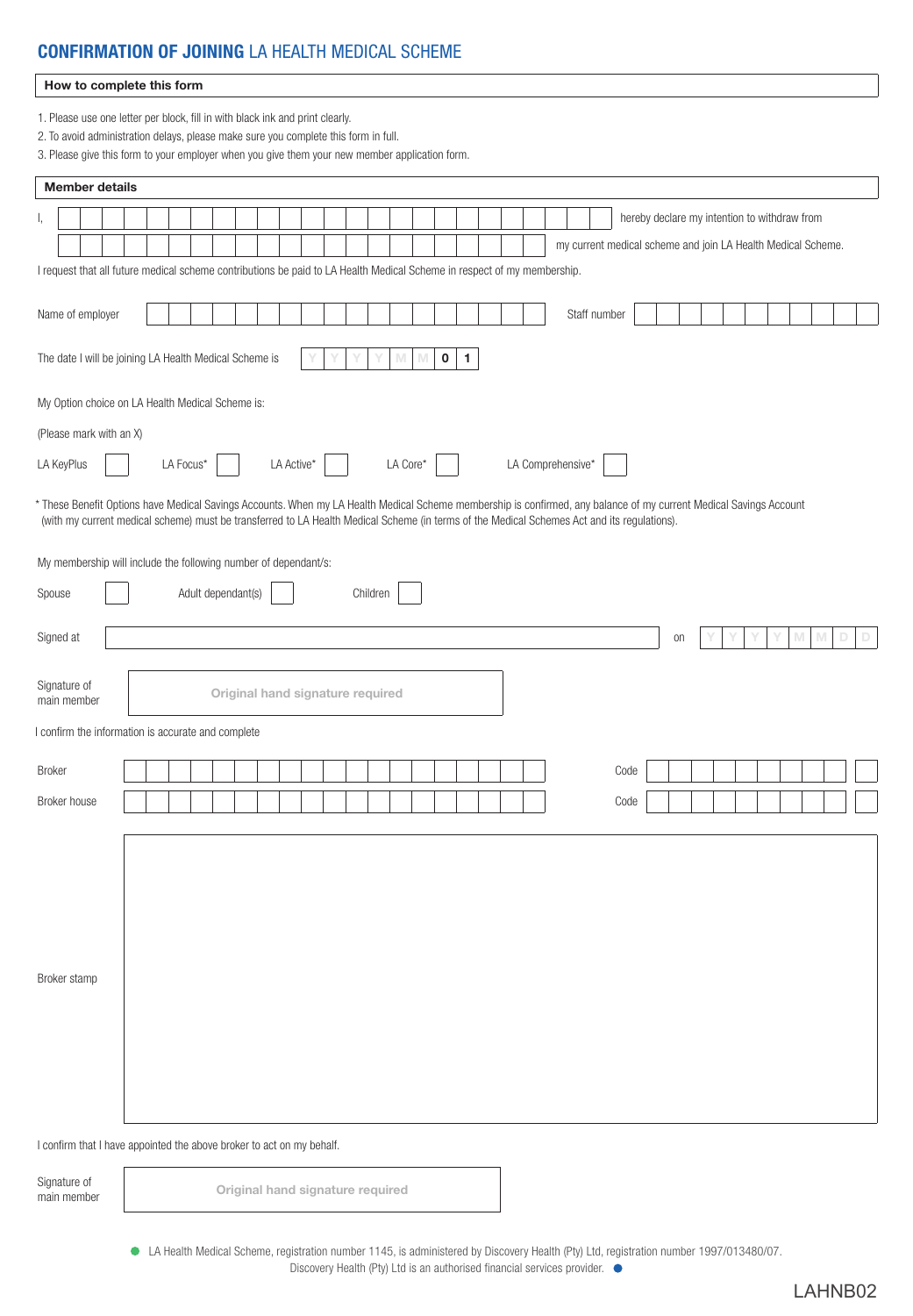#### I. LA Health Medical Scheme Privacy Statement

#### Definitions

The Scheme refers to LA Health Medical Scheme, registration number 1145, registered with the Council for Medical Schemes.

Administrator refers to Discovery Health (Pty) Ltd, registration number 1997/013480/07, an authorised financial services provider.

Discovery Group refers to Discovery Limited, registration number 1999/007789/06, including all subsidiaries of the Group. Subsidiaries in the Group are authorised financial services providers.

You and your refer to the member and his/her dependants who are registered as beneficiaries of the Scheme.

Your personal information refers to personal information about you, your spouse, your dependants, your beneficiaries, and your employees (as relevant). It includes information about health, financial status, gender, age, contact numbers and addresses.

Process(ing) (of) information means the automated or manual activity of collecting, recording, organising, storing, updating, distributing and removing or deleting personal information.

Competent person means anyone who is legally competent to consent to any action or decision being taken for any matter concerning a member or dependant, for example a parent or legal guardian.

1. When you engage with the Scheme and Administrator, you trust us with personal information about yourself, your family, and in some cases, your employees. We are committed to protecting your right to privacy.

The purpose of this Privacy Statement is to set out how we collect, use, share and otherwise process your personal information.

- 2. You have the right to object to the processing of your personal information and have a choice whether or not to accept these terms and conditions. However, it is important to note the Scheme and Administrator require your acceptance of these terms and conditions, otherwise we cannot activate and service your medical scheme membership.
- 3. The Scheme and Administrator will keep your personal information confidential. You may have given us this information yourself, or we may have collected it from other sources. If you share your personal information with any third parties, we will not be responsible for any loss suffered by you or your employer (where applicable).
- 4. You understand that when you include your spouse and/or dependents on your application, we will process their personal information for the activation of the policy/benefit and to pursue their legitimate interest. We will furthermore process their information for the purposes set out in this Privacy Statement.
- 5. If you are an employer, you agree to indemnify the Scheme and Administrator against any loss or damage, direct or indirect, that an employee suffers because of any unauthorized use of your employees' personal information.
- 6. If you are giving consent for a person under 18 (a minor) you confirm that you are a competent person and that you have authority to give their consent for them.
- 7. Youagree that the Scheme and Administrator may process your personal information for the following purposes:
	- for the administration of your benefit option
	- for the provision of managed care services to you on your benefit option;
	- for the provision of relevant information to a contracted third party who requires this information to provide a healthcare service to you on your benefit option;
	- to analyse risks, trends and profiles;
	- to share your personal information with external healthcare providers for the purposes of evaluating certain clinical information, in the event that you require medical treatment.

Examples of this include:

- i. Sharing your personal information with your chosen financial adviser during the membership application process to enable the Administrator to process your membership application;
- Obtaining and sharing your personal information with other relevant sources, including medical practitioners, contracted service providers, health information exchanges, financial advisers, credit bureaus, entities that are part of Discovery Group or industry regulatory bodies ("relevant sources") and further processing of such information to consider your membership application, to conduct underwriting or risk assessments, or to assess and value a claim for medical expenses. We may (at any time, and on an ongoing basis) verify with the relevant sources that your personal information is true, correct and complete;
- iii. If you have joined as a member of an employer group, getting information from and sharing information with your employer that is relevant to your application for membership, with due regard for considerations of confidentiality in respect of your state of health;
- iv. Communicating with you about any changes to your benefit option, including changes to your contributions or the benefits you are entitled to on the benefit option you have chosen.
- 8. If a third party asks the Scheme and Administrator for any of your personal information, we will share it with them only if:
	- you have already given your consent for the disclosure of this information to that third party; or
	- we have a legal or contractual duty to give the information to that third party, or
	- we need to share it with them for risk analytical or fraud detection, prevention or recovery purposes

You consent and agree that:

- we may process your information, including personal and special personal information, to adhere to South African Legislative reporting obligations and to perform transaction monitoring activities;
- we may communicate such personal information to local Regulatory Bodies as well as to other entities in the Discovery Group if any Legislative reportable matters are identified..
- 9. The Scheme and the Administrator may provide your personal information to any other entity within the Discovery Group with whom you or your dependant/s already have a relationship or where you or your dependant/s have applied for a product, service or benefit from such entity. This information will be provided for the administration of your, or your dependant/s products or benefits with other entities within the Discovery Group, and for fraud detection, prevention or recovery purposes.
- 10. The Scheme and Administrator may share and combine all your personal information for any one or more of the following purposes:
	- market, statistical and academic research; and
	- to customise our benefits and services to meet your needs.

 Information about you may be shared with third parties such as academics and researchers, including those outside South Africa. We ensure that all data about you that is shared with such third parties will be made anonymous to the extent possible and where appropriate. Note also that personal information will be made available to such third party only if that third party has agreed to abide by strict confidentiality protocols that we require. If we publish the results of any academic research, you will not be identified by name.

 If we want to share your personal information for any other reason, we will do so only with your permission.

11. By accepting this privacy statement, you authorise the Scheme and Administrator to obtain and share information about your creditworthiness with any credit bureau or credit providers' industry association or industry body. This includes information about credit history, financial history, judgments, and default history. It also includes sharing of information for purposes of risk analysis, tracing and any related purposes

LA Health Medical Scheme, registration number 1145, is administered by Discovery Health (Pty) Ltd, registration number 1997/013480/07.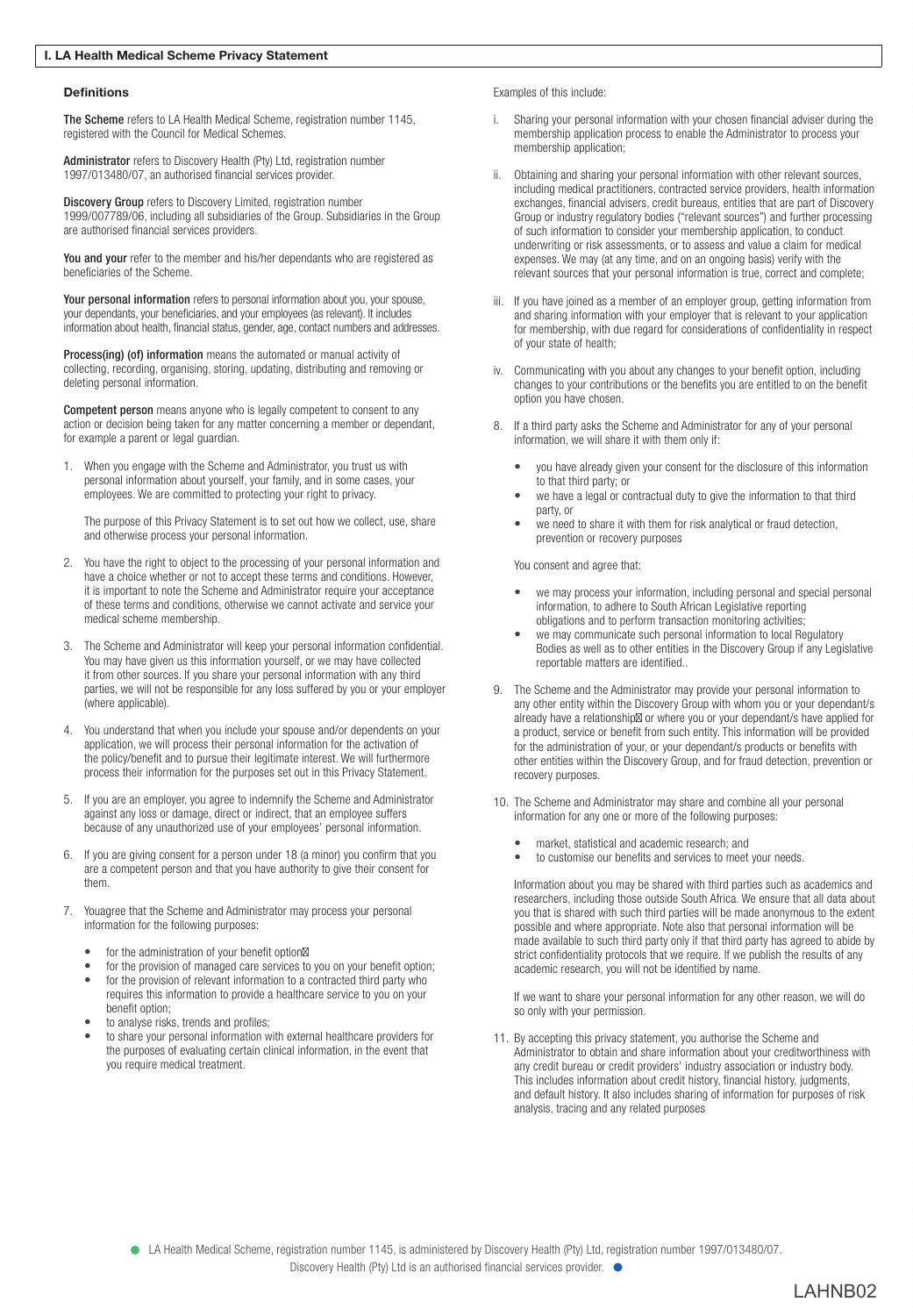- 12. The Scheme and Administrator have the right to communicate with you electronically about any changes to your benefit option, including changes to your contributions or changes to the benefits you are entitled to on the benefit option you have chosen.
- 13. We may process your information using automated means (without human intervention in the decision making process) to make a decision about you or your application for any product or service. You may query the decision made about you.
- 14. The Scheme and Administrator have a duty to keep you updated about any offers and new products that are made available from time to time. The Scheme, Administrator, any entity within the Discovery Group, and contracted third-party service providers, may communicate with you about these.
- 15. Please let the Administrator know if you do not wish to receive any direct telephonic marketing.
- 16. You have the right to know what personal information the Scheme and Administrator holds about you. If you wish to receive this information please complete an 'Access Request Form', attached to the PAIA manual, on www. lahealth.co.za, and specify the information you would like. We will take all reasonable steps to confirm your identity before providing details of your personal information.

We are entitled to charge a fee for this service and will let you know what it is at the time of your request.

- 17. You agree that the Scheme and Administrator may keep your personal information until you ask us to delete or destroy it. You have the right to ask us to update, correct or delete your personal information, unless the law requires us to keep it. Where we cannot delete your personal information, we will take all practical steps to de-personalise it.
- 18. Where the Scheme and Administrator are required by law to collect and keep personal information, we shall do so. We are required to collect and keep personal information in terms of the following laws:
	- Medical Schemes Act, 1998
	- The Consumer Protection Act, 2008
	- The Protection of Personal Information Act, 2013
	- Electronic Communications and Transactions Act, 2002
	- Promotion of Access to Information Act, 2002

Legislation specific to Discovery Health (Pty) Ltd only:

- Financial Advisory and Intermediary Services Act, 2002
- Companies Act, 2008

Signature of Main Member | Criginal hand signature required

The main applicant must sign and date any changes.

- 19. You agree that the Scheme and Administrator may transfer your personal information outside South Africa:
	- if you give us an email address that is hosted outside South Africa; or
	- for processing, storage or academic research, or
	- to administer certain services, for example, cloud services.

 When we share your information with a person (or company) outside South Africa, we will require of such person (or company) to treat your information in a manner that complies with the requirements of that country and at least with the same level of protection as we are obliged to do in South Africa. Unless you specifically give us consent to share your personal information with such person (or company).

- 20. If the Scheme or Administrator becomes involved in a proposed or actual amalgamation or merger, acquisition or any form of sale of any assets, we have the right to share your personal information with third parties in connection with the transaction. In the case of such an event, the new entity will have access to your personal information. The terms of this Privacy Statement will continue to apply.
- 21. The Scheme or Administrator may change this Privacy Statement at any time. The current version is available on www.lahealth.co.za.
- 22. If you believe that the Scheme or Administrator have used your personal information contrary to this Privacy Statement, we encourage you to first follow our internal complaints process to resolve the complaint. We explain the complaints and disputes process on the website at www.lahealth.co.za. If you are not satisfied after this process, you have the right to lodge a complaint with the Information Regulator, under POPIA, We explain the complaints and disputes process on the website www.discovery.co.za.

Contact details for the Information Regulator are:

The Information Regulator (South Africa) 33 Hoofd Street Forum III, 3rd Floor Braampark P.O Box 31533 Braamfontein Johannesburg 2017

Mr Marks Thibela Chief Executive Officer Tel: +27 (0) 10 023 5207 Cell: +27 (0) 82 746 4173 inforeg@justice.gov.za

Council for Medical Schemes: complaints@medicalschemes.com / 0860 123 267 / www.medicalschemes.com

LA Health Medical Scheme, registration number 1145, is administered by Discovery Health (Pty) Ltd, registration number 1997/013480/07.